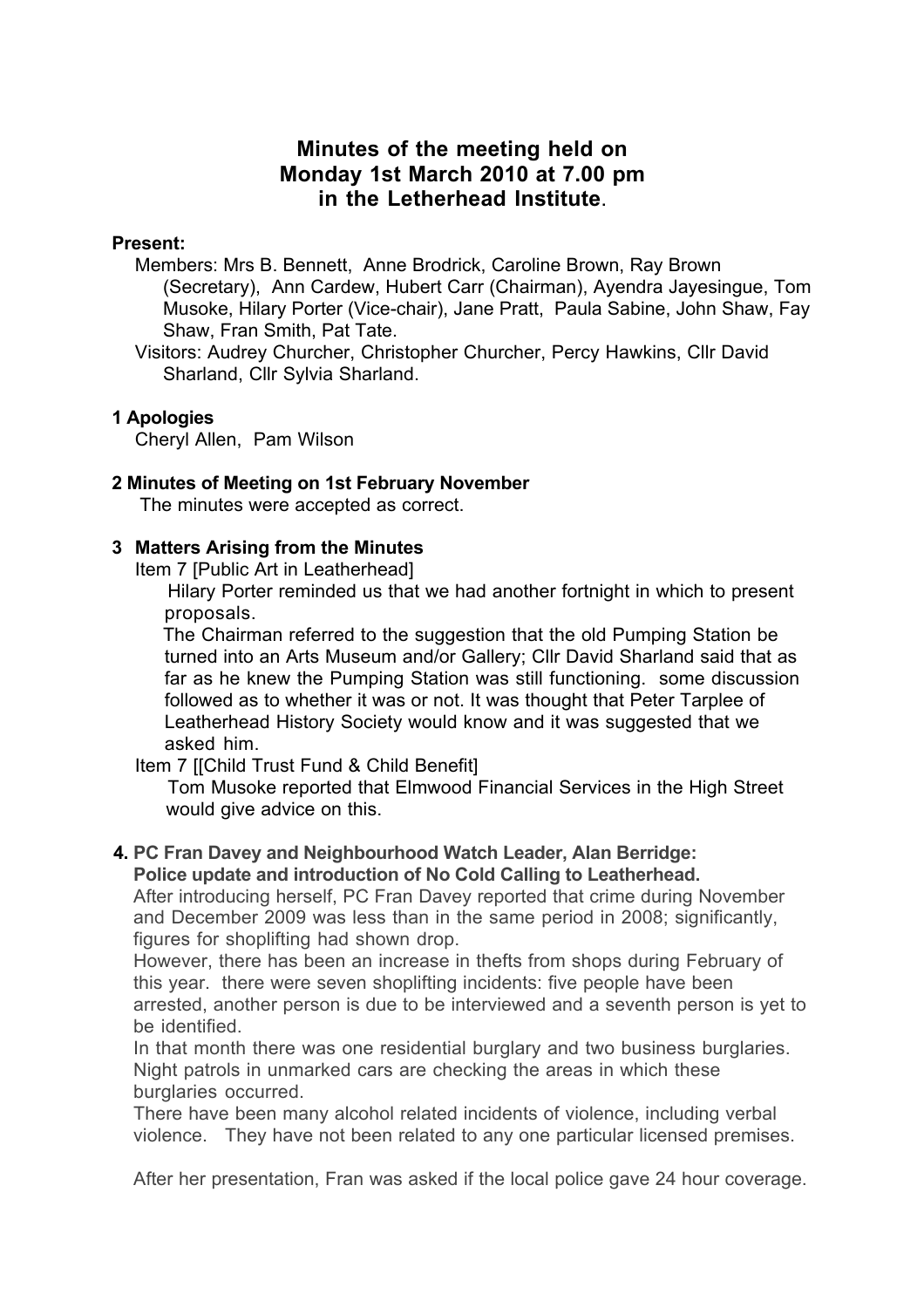The answer is no, because there are not enough of them. However, she did explain how car patrols, Safe Neighbourhood Teams, Police Constables and Specials in Bookham, Fetcham, Leatherhead and Ashtead work together to cover the whole north Mole Valley area.

She also mentioned street meetings of residents and police as well as the Mid-Surrey Mediation Service as ways of helping with specific problems.

Tom Musoke mentioned dangerous parking and speeding in Reigate Road and Highlands Road. Fran said the police would liaise with the Highways Authority over this.

Percy Hawkins asked at what time the police patrolled Kingston House Gardens. He pointed out this this estate had been intended only for pensioners; now there was no warden and single parent families were also being housed there. There were problems with drugs, drink and offensive language. Fran said that they did not patrol places at the same set times, and she offered to follow up on a specific problem raised by Mr Hawkins.

The Chairman thanked PC Fran Davey for her report, and she left with her assistant, PCSO Hermione Pilbrow.

Alan Berridge first introduced himself to the meeting and then went on to talk about No Cold Calling Zones. These had already been been introduced in Bookham, Fetcham and Ashtead; it was now intended to include Leatherhead. A meeting will be held on wednesday, 7th April to inaugurate the No Cold Calling scheme in Leatherhead and No Cold Calling packs will be handed out. The intention was not to prevent all calling, such as canvassing for candidates at election times or people collecting for genuine charities, but to dissuade unwanted callers such as (bogus) tradesmen.

Alan was asked what one should do if, despite the notice, such a tradesman called. He said the person should be turned away and the matter reported to him at Leatherhead Police Station.

He was asked if No Cold Calling covered people who left bags for clothing to be donated. He replied that it could not cover scams such as these, nor scams perpetrated by telephone or email. People must be vigilant.

The Chairman thanked Alan for his presentation.

#### **5. Reports from Sub-Groups**

(**a) Membership** - nothing new to report.

#### **(b) Planning:**

Caroline Brown reported that:

- The application to remove the two Cedars of Lebanon in the Red House Grounds which overhang Station Road has been withdrawn.
- There is an application to put up a small extension on the back of house in Byron Place. this is causing concern to one of our members; she will investigate this.
- Last Friday she attended a meeting concerned with Land Allocation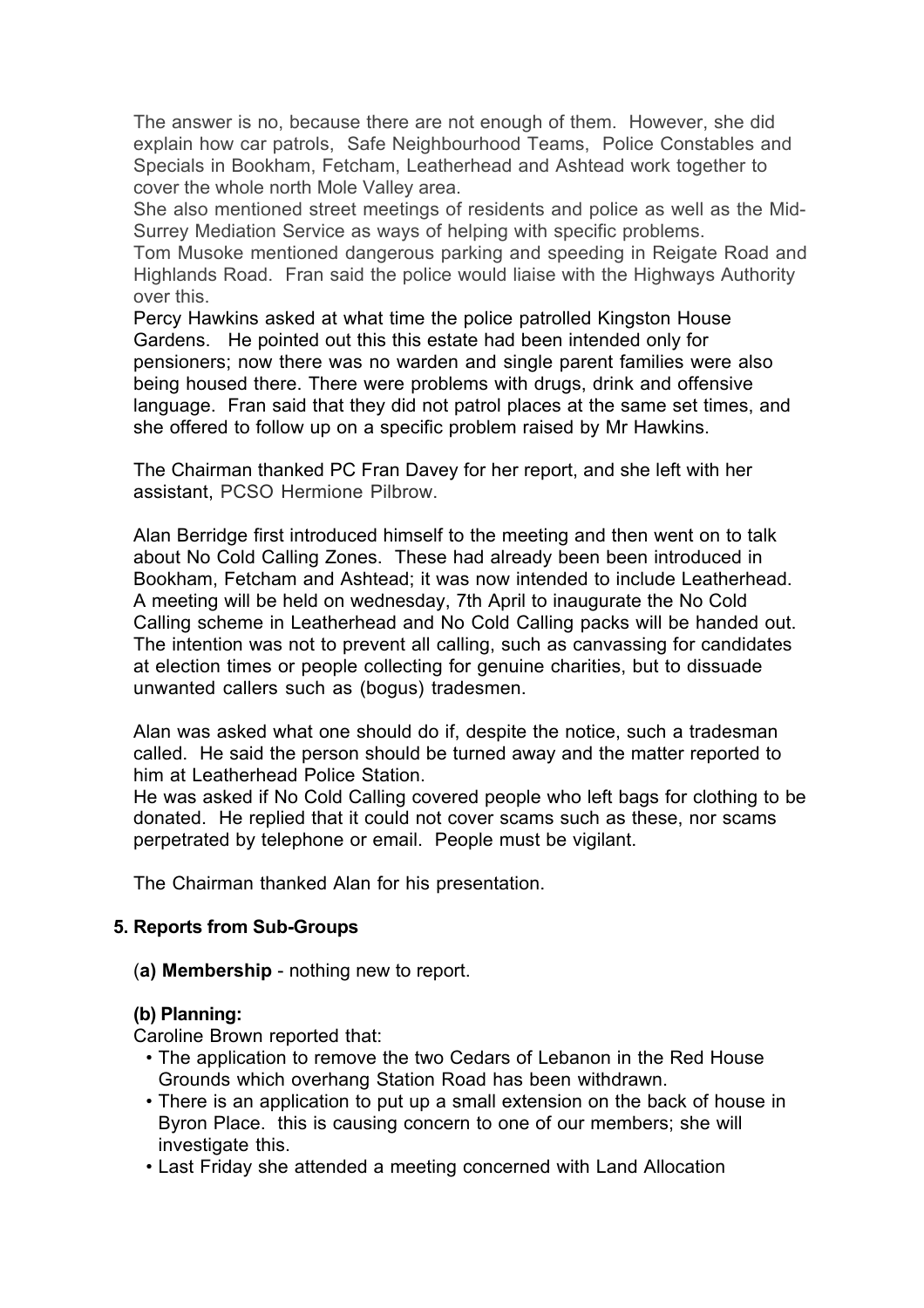Discussion Document in Mole Valley. A certain number of houses have to be built by 2026 and the Authority has to identify areas where landowners have put forward suitable plots.; this will dig into the Green Belt if necessary. We have until October to comment on proposals.

Paula Sabine said that an application was being made for a liquor license for the former Duxiana premises in Church Street. Did this mean that it now had the go ahead to become a restaurant?

Caroline replied that it did not; the question of a suitable flue had still to be resolved.

Cllr Sharland said such an application did not imply that all other matters had been resolved. The owners were making the application only in hope that the license would be needed.

#### **(c) Highways:**

The Chairman reported that:

- he was asking for a sign saying "No Cycling" to be put underneath the present 'no cycling' sign at the entrance to Church Walk as the present sign was not understood by all cyclists, and also for appropriate wording to be added to the priority and give-way signs at the nib in North Street as many motorists do not understand the road signs.
- one of our members had complained about bad lighting on the ramp to to footbridge across the by-pass and M25 which leads from Leatherhead to Grange Road in Ashtead. Councillors had visited the spot and said there was no problem; however, the Chairman had gone there when it was dark and found that although there was a light there, it was placed in such a way that the ramp itself was left in shadow, There Chairman will raise this matter again.
- As for the stairway to the old station in Station Approach, there is to be a meeting with Highways on March 26th to discuss our proposal for removing it.

#### **6. Notice of the Annual General Meeting on May 10th**

The Chairman gave notice of the meeting and pointed out that we do need more committee members as some of our present members are having to fulfil two or three different roles and this was not satisfactory.

The Secretary explained that it was on the second Monday of May, as the first Monday is a Bank Holiday. He reiterated the Chairman's plea for more committee members and pointed out our present committee was significantly smaller than those of neighbouring Residents Societies. He also asked that members spread the word so we get a good attendance.

#### **7. Any Other Business**

Percy Hawkins raised again the problems of Kingston House Gardens. He said there was no warden and there were lonely, retired people who were frightened since there were problems with illegal drugs, alcohol, and begging for money (sometimes during the night).

The Chairman said that Mole Valley Housing Association was responsible for